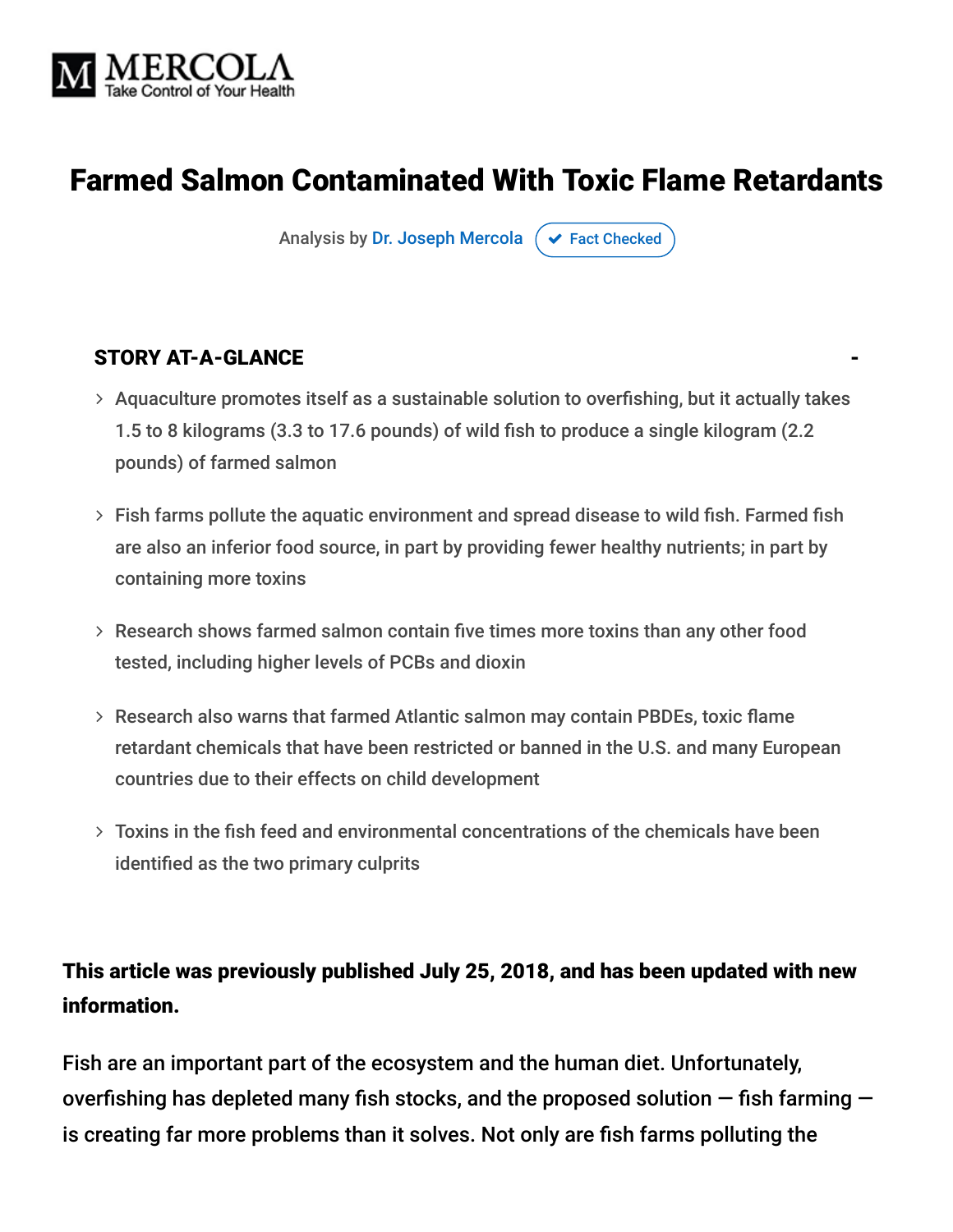aquatic environment and spreading disease to wild fish, farmed fish are also an inferior food source, in part by providing fewer healthy nutrients; and in part by containing more toxins, which readily accumulate in fat.

#### Farmed Salmon = Most Toxic Food in the World

Salmon is perhaps the most prominent example of how fish farming has led us astray. Food testing reveals farmed salmon is one of the most toxic foods in the world, having more in common with junk food than health food. $1,2$  Studies highlighting the seriousness of the problem date back more than a decade and include:

• A global assessment<sup>3</sup> of farmed salmon published in 2004, which found 13 persistent organic pollutants in the flesh of the fish. On average, polychlorinated biphenyl (PCB) concentrations in farmed salmon was eight times higher than in wild salmon, prompting the authors to conclude that "Risk analysis indicates that consumption of farmed Atlantic salmon may pose health risks that detract from the beneficial effects of fish consumption."

The International Agency for Research on Cancer and the Environmental Protection Agency classify PCBs as probably carcinogenic.

According to the U.S. Centers for Disease Control and Prevention, PCBs elicit a significant number of health conditions in animal studies, including cancer, immunosuppression, neurotoxicity and reproductive and developmental toxicity. 4 Disturbingly, research suggests contaminated fish is the most common source of PCB exposure, as the chemicals accumulate and build up in the fat tissue. 5

- A 2005 investigation<sup>6</sup> by another group of scientists concluded even relatively infrequent consumption of farmed salmon may be harmful to your health thanks to the elevated dioxin levels in the fish.
- Toxicology researcher Jerome Ruzzin, who has tested for toxins in a number of different food groups sold in Norway, discovered farmed salmon contain five times more toxins than any other food tested. In light of his own findings, Ruzzin has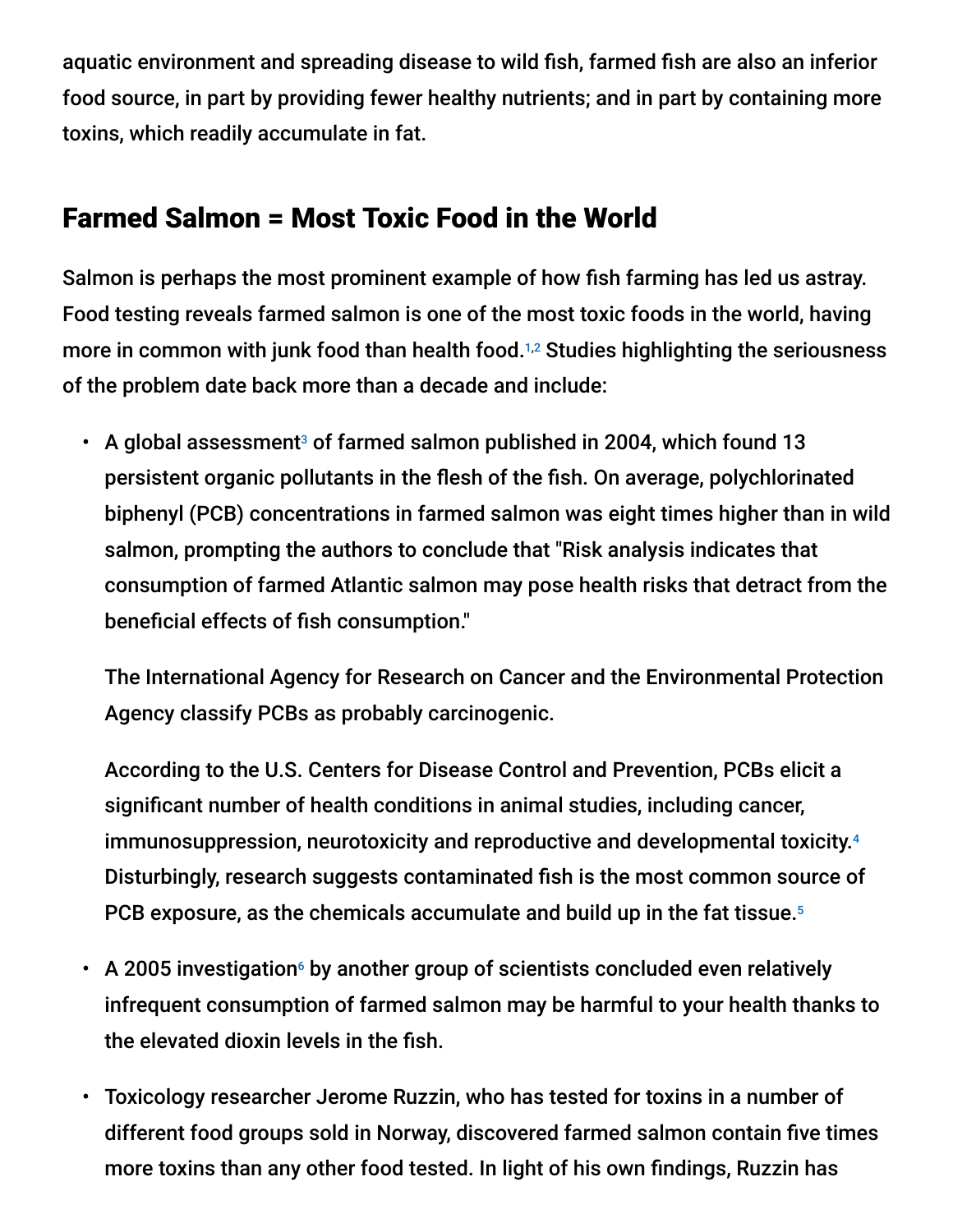stopped eating farmed salmon, even though some fishery experts disagree that all farmed salmon is a problem. 7

• A 2011 study<sup>8</sup> published in PLOS ONE found chronic consumption of farmed salmon caused insulin resistance, glucose intolerance and obesity in mice, thanks to the persistent organic pollutants (POPs) found in the fish.

According to the authors, "Our data indicate that intake of farmed salmon fillet contributes to several metabolic disorders linked to Type 2 diabetes and obesity, and suggest a role of POPs in these deleterious effects. Overall, these findings may participate to improve nutritional strategies for the prevention and therapy of insulin resistance."

## Researchers: Farmed Salmon May Contain Fire Retardants

In 2018, researchers warned<sup>9,10</sup> that farmed Atlantic salmon sold in the U.S. and U.K. may also contain polybrominated diphenyl ethers (PBDEs), toxic POPs that have been restricted or banned in the U.S. and many European countries due to their toxic influence on child development. $^{\scriptscriptstyle 11}$  As reported by The Star, $^{\scriptscriptstyle 12}$  "[A] new study by the University of Pittsburgh has found evidence of PBDEs in food fed to farmed salmon — even in those in supposedly PBDE-free environments."

PBDEs are a class of chemicals that for years were used as flame retardants, and while restrictions were placed on some of the chemicals in this class in 2004, they can still be found in older products  $-$  and in the environment. China, Thailand and Vietnam  $-$  three areas that process significant amounts of electronic waste  $-$  are known to have higher levels of PBDEs in the environment.

In more recent years, flame retardant pollution has raised serious concern, as these chemicals build up in the environment over time and are in many areas now found in both ground water and open waters.

Health risks associated with these chemicals, including PBDEs, include infertility, birth defects, neurodevelopmental delays, $^{13}$  reduced IQ, $^{14}$  hormone disruptions<sup>15</sup> and cancer.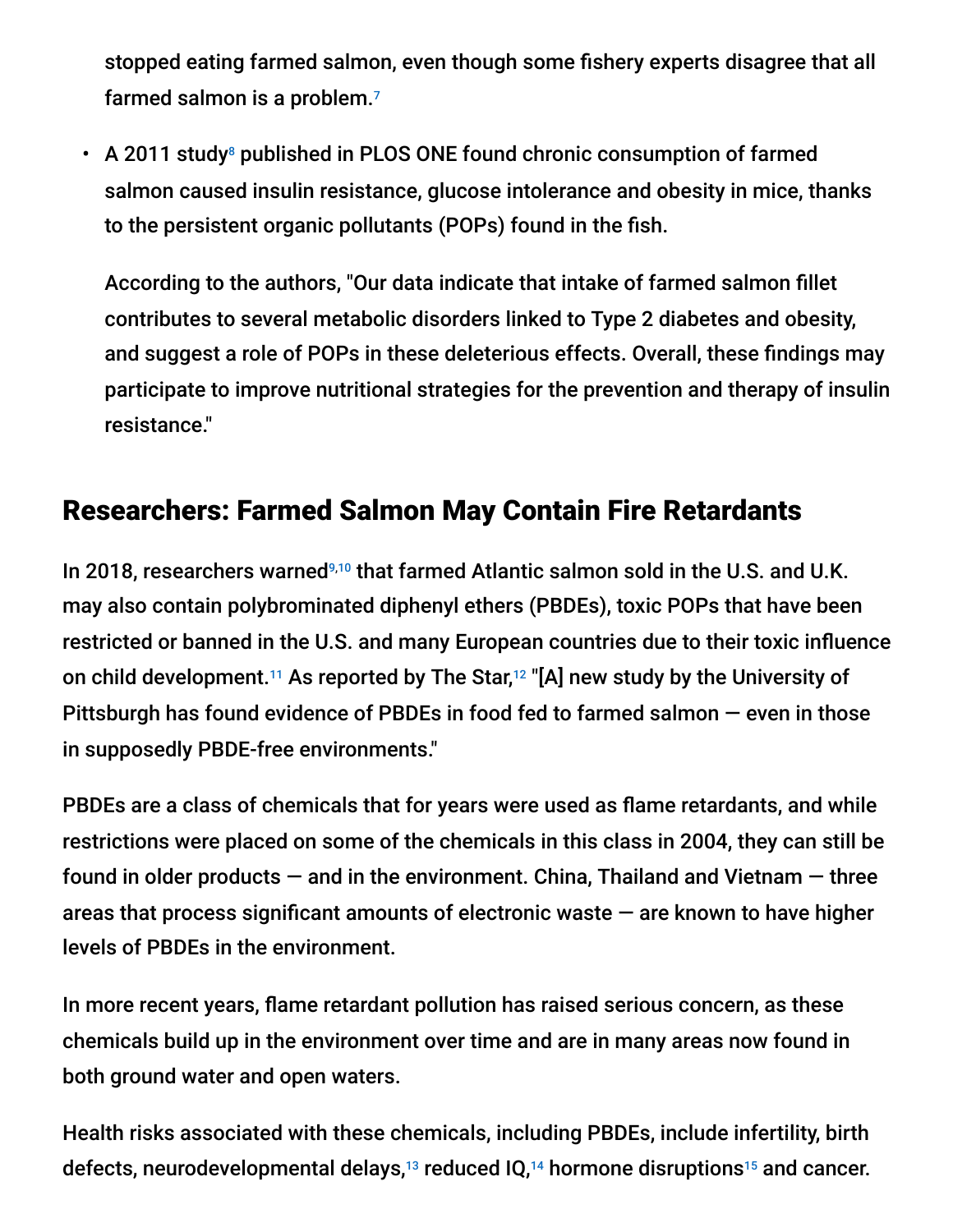In fact, flame retardant chemicals have been identified as one of 17 "high priority" chemical groups that should be avoided to reduce breast cancer. 16

## Toxic Fish Food Blamed for Farmed Salmon Toxicity

You're probably familiar with the saying that "you are what you eat." However, a key takehome message here is that "you are what your food eats." In other words, whatever the animal you eat consumed, you consume also, which means you really need to know the source of the animals' feed as well. In the case of farmed fish, toxins in the fish feed and environmental concentrations of the chemicals have been identified as the two primary culprits.

According to the authors, when the fish are raised in areas with high PBDE concentrations in the water, the feed becomes a relatively minor contributor. In PBDEfree waters, on the other hand, elevated concentrations of these toxins in the feed may be high enough to end up on your plate. As noted by lead author Carla Ng, assistant professor of civil and environmental engineering at the University of Pittsburgh's Swanson School of Engineering:<sup>17</sup>

*"[I]n otherwise clean and well-regulated environments, contaminated feed can be thousands of times more significant than the location of the farm for determining the PBDE content of salmon fillets … The international food trade system is becoming increasingly global in nature and this applies to animal feed as well.*

*Fish farming operations may import their feed or feed ingredients from a number of countries, including those without advanced food safety regulations. The United States and much of Europe banned several PBDEs in 2004 because of environmental and public health concerns. PBDEs can act as endocrine disruptors and cause developmental effects. Children are particularly vulnerable."*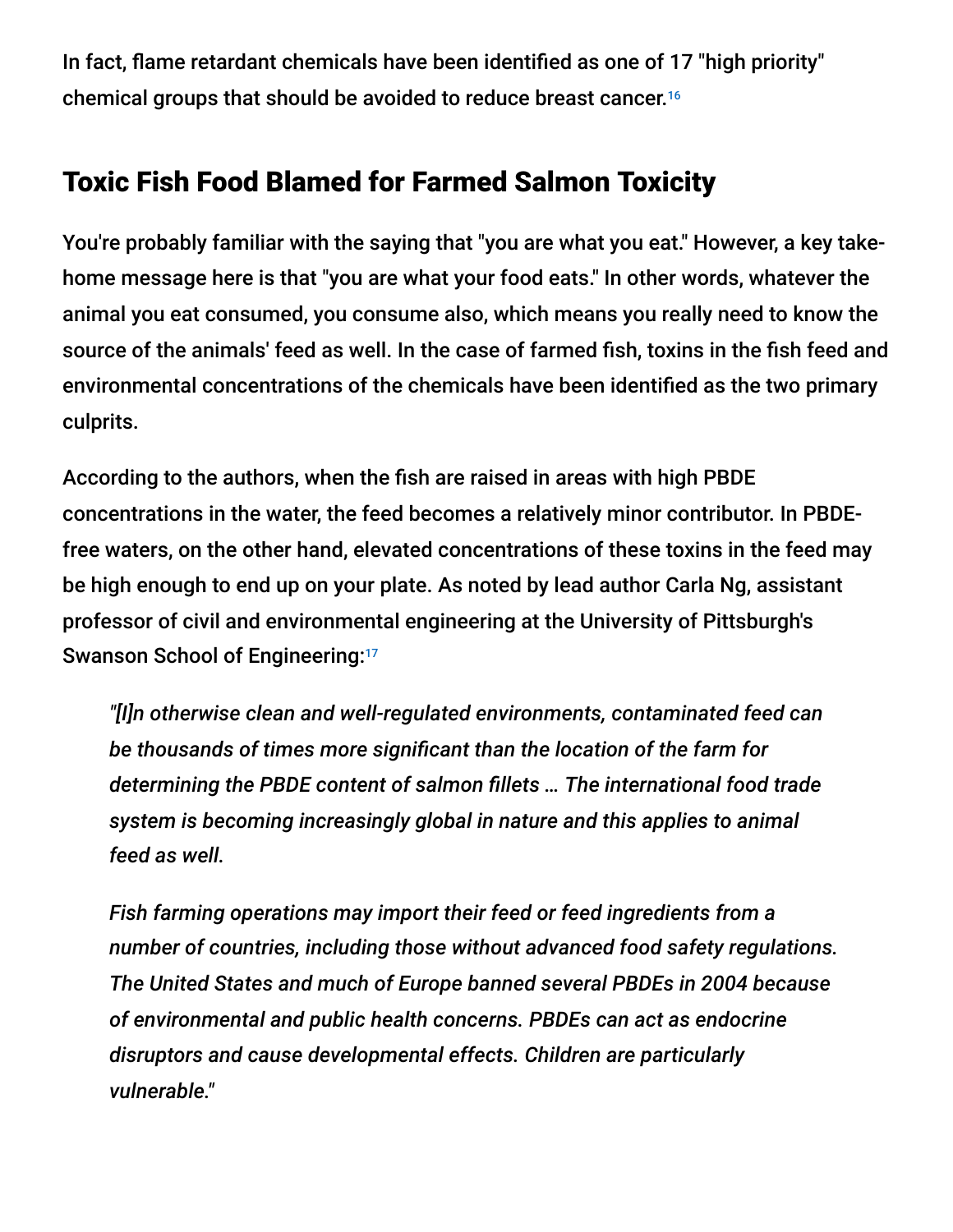## What Makes the Fish Feed so Toxic?

One of the main ingredients in farmed salmon feed is fatty fish such as eel, selected for their high protein and fat content. The problem is, many toxins readily bind to fat, and the fish feed industry is using fish deemed unfit for human consumption due to elevated toxicity. As you might expect, when the fish used in fish feed contain toxic levels of pollutants, they get incorporated into the feed pellets.

One significant source of fish for farmed salmon feed is the Baltic Sea, which is wellknown for its elevated pollution levels. Nine industrialized countries dump their toxic waste into this closed body of water, which has rendered many Baltic Sea fish inedible. In Sweden, fish mongers are actually required to warn patrons about the potential toxicity of Baltic fish.

According to government recommendations, you should not eat fatty fish like herring more than once a week, and if you're pregnant, fish from the Baltic should be avoided altogether. As mentioned by Ng, fish farms may also import their feed, or individual ingredients from other countries with lax regulations and significant pollution.

## Toxic Manufacturing Processes Add to the Problem

Some of the toxicity also stems from the manufacturing process of the feed pellets. The fatty fish are first cooked, resulting in protein meal and oil. While the oil has high levels of dioxins and PCBs, a chemical called ethoxyquin is added to the protein powder as an "antioxidant," which further adds to the toxicity of the final product. Ethoxyquin, developed as a pesticide by Monsanto in the 1950s, is one of the best kept secrets of the fish food industry  $-$  and one of the most toxic.

The use of ethoxyquin is strictly regulated on fruits, vegetables and in meat, but not in fish, because it was never intended for such use. Fish feed manufacturers never informed health authorities they were using this pesticide as a preservative to prevent the fats from oxidizing and going rancid, so its presence in farmed fish was never addressed.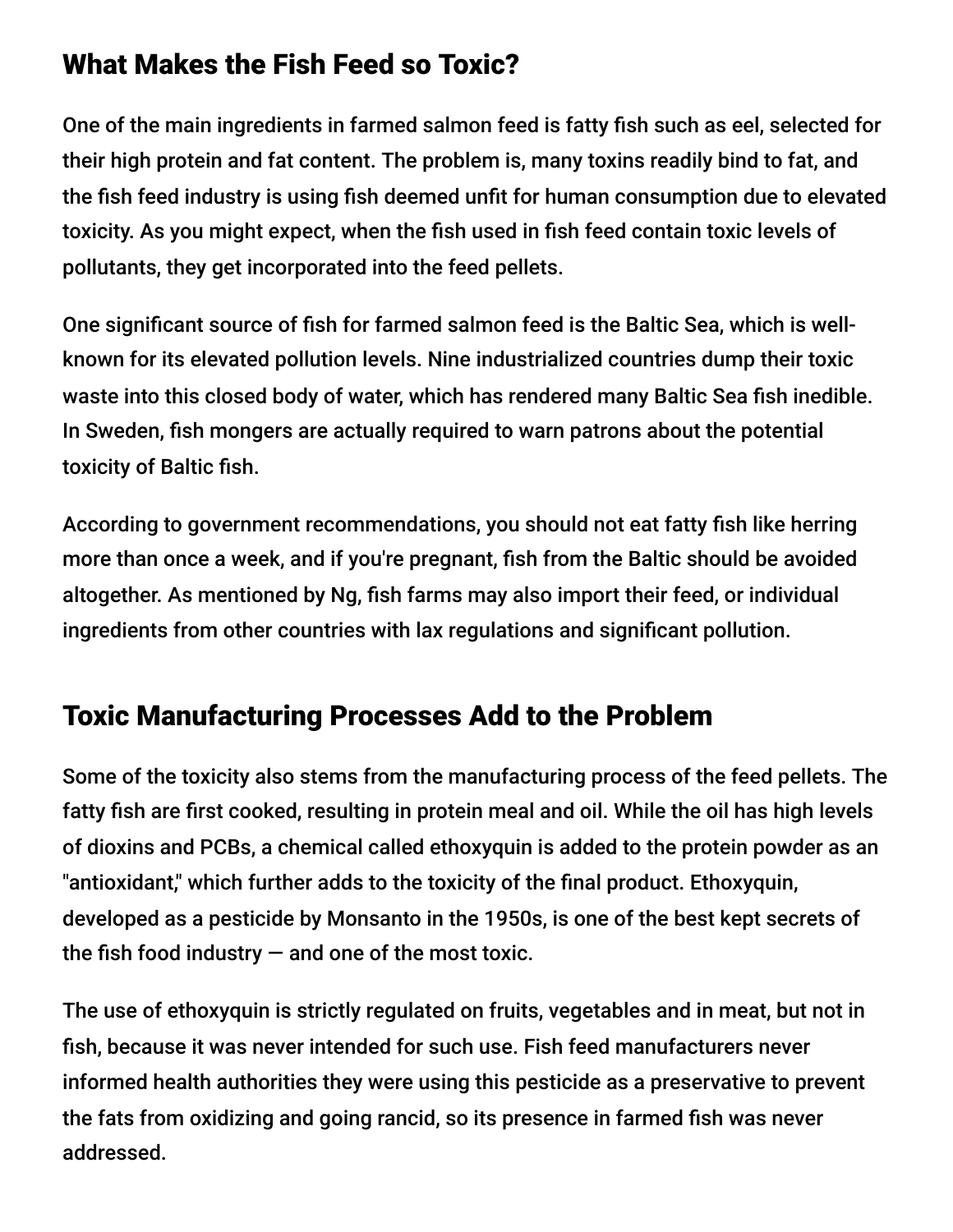Disturbingly, testing reveals farmed fish can contain levels of ethoxyquin that are up to 20 times higher than the level allowed in fruits, vegetables and meats.

What's more, the effects of this chemical on human health have never been established. The only research done on ethoxyquin and human health was a thesis by Victoria Bohne, a former researcher in Norway who discovered ethoxyquin can cross the blood-brain barrier and may have carcinogenic effects. Bohne was pressured to leave her research job after attempts were made to falsify and downplay her findings.

#### Environmental Pollution Is Also Affecting Some Salmon

Salmon is one fish species looked to as an indicator of environmental conditions, and salmon have become increasingly toxic. While farmed salmon is by far the worst, even wild salmon can contain unwanted pollutants. In a study $^{18}$  of salmon found in Puget Sound, researchers discovered 40 contaminants, including drugs, in the flesh of the fish.

Some of the drugs were found at levels known to interfere with growth, reproduction and behavior. No one knows exactly how this chemical cocktail affects the fish, especially as they are exposed in combination. In all, the study found 81 of 151 contaminants tested for in Puget Sound off the coast of Washington.

Aside from toxins already mentioned above, such as PCBs, PBDEs and other POPs, researchers have also found a long line of pesticides — including the long-banned DDT  $-$  at concerning levels in fish off the coast of California.<sup>19</sup> And despite the Clean Water Act, enacted nearly 40 years ago, there are areas of the U.S. where the water is so contaminated with mercury that residents are warned to refrain from eating any locally caught fish. 20

#### Microplastic Pollution Is Another Common Seafood Hazard

The fish you eat may also come with a side order of microplastic; $^{21}$  in 2016 as 13 metric tons of plastic was entering the waterways every year. Once consumed, microplastic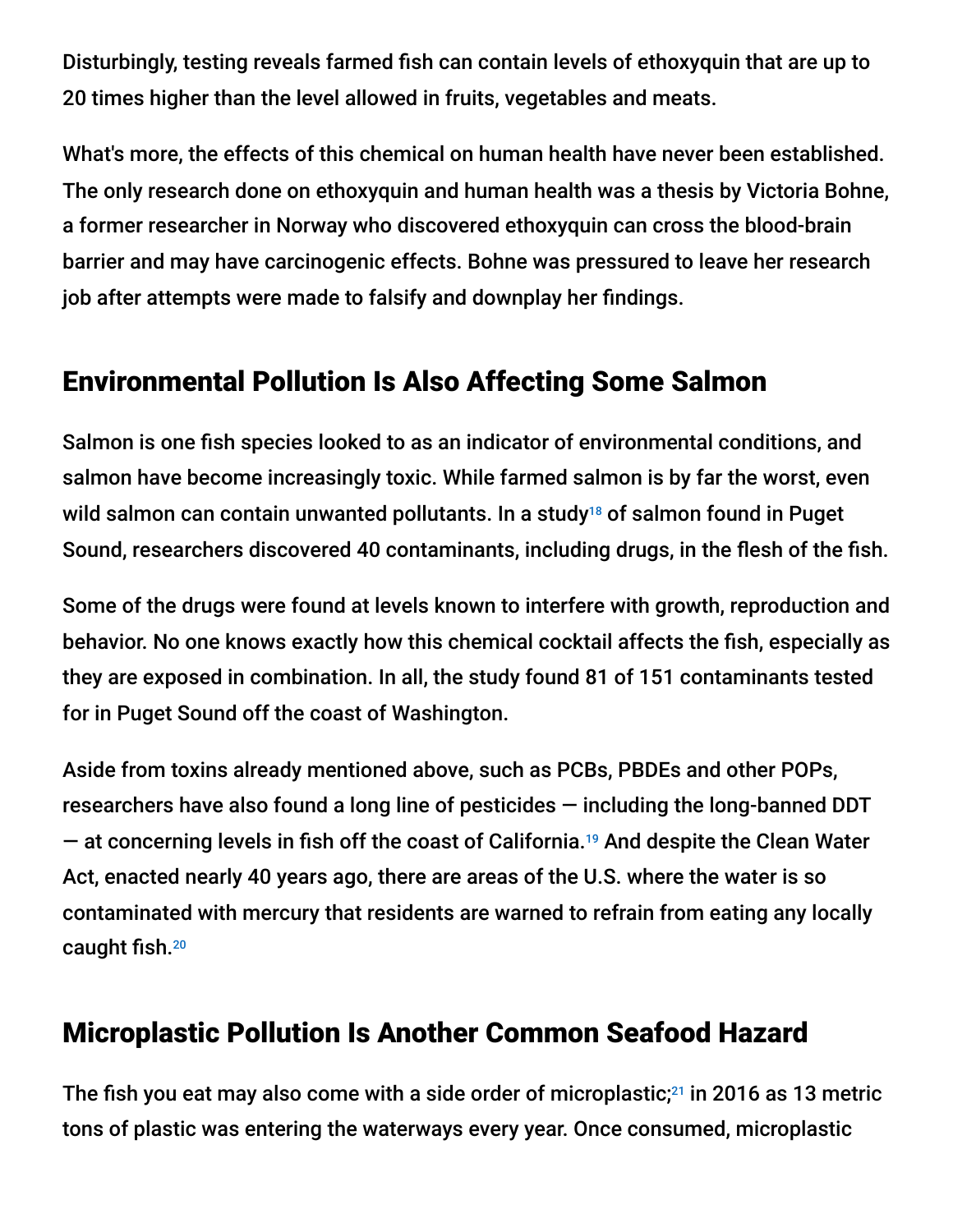particles tend to remain in the body and accumulate, becoming increasingly concentrated in the bodies of animals higher up the food chain.

Scientists are still unsure of the effect this may have on those who eat the fish, but common sense would suggest it might not be entirely harmless, considering the fact that microplastic fibers soak up toxins like a sponge, concentrating PCBs, flame retardant chemicals, pesticides and anything else found in the water.

Evidence also suggests these microscopic particles can cross cellular membranes, causing damage and inflammation inside the cell. According to a 2016 report<sup>22</sup> by the British Department for Environment Food and Rural Affairs [DEFRA], microplastics have been found in a wide variety of sea creatures, from zooplankton to whales and everything in between.

According to this report, "microplastics are present in seafood sold for human consumption, including mussels in North Sea mussel farms and oysters from the Atlantic."

Eating six oysters could introduce about 50 plastic microbeads into your body and, according to DEFRA, this kind of contamination may indeed "pose a threat to food safety." Other studies have found one-third of the fish caught in the English Channel contain microbeads, as do 83 percent of scampi sold in the U.K. $^{23}$ 

## Nutritional Differences Between Farmed and Wild Salmon

As mentioned at the beginning, farmed salmon is also nutritionally less desirable than wild, which actually ties in with its toxicity. One significant nutritional difference is the fat content. Wild salmon contains about 5 to 7 percent fat, whereas the farmed variety can contain anywhere from 14.5 to 34 percent.

This elevated fat content is a direct result of the processed high-fat feed that farmed salmon are given, and since they contain more fat, they also accumulate higher amounts of toxins. Even when raised in similarly contaminated conditions, farmed salmon will absorb more toxins than the wild fish because of this.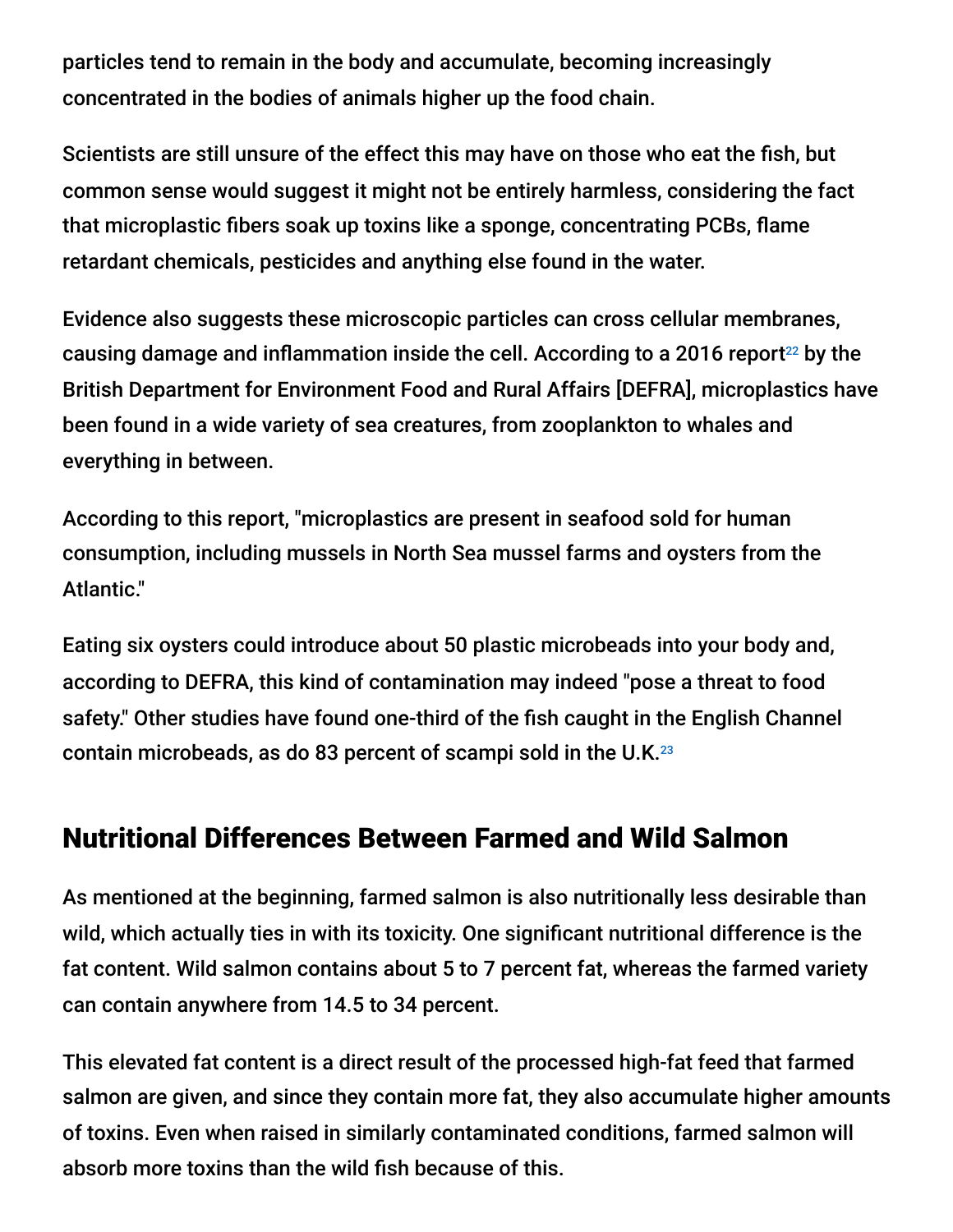But farmed salmon doesn't just contain more fat overall; another nutritional travesty is its radically skewed ratios of omega-3 to omega-6 fats.<sup>24</sup> Half a fillet of wild Atlantic salmon contains about 3,996 milligrams (mg) of omega-3 and 341 mg of omega-6. 25 Half a fillet of farmed salmon from the Atlantic contains just a bit more omega-3  $-$ 4,961 mg  $-$  but an astounding 1,944 mg of omega-6; $^{26}$  more than 5.5 times more than wild salmon.

While you need both omega-3 and omega-6 fats, the ratio between the two is important and should ideally be about 1-to-1. The standard American diet is already heavily skewed toward omega-6, thanks to the prevalence of processed foods, and with farmed salmon, that unhealthy imbalance is further magnified rather than corrected.

A 2011 Norwegian report on farmed fish feed ingredients<sup>27</sup> titled "Today's and Tomorrow's Feed Ingredients in Norwegian Aquaculture" talks about the negative impacts of the antinutritional factors of plant proteins and other additives in the feed.

Some of the most common ingredients in farmed fish feed include soybeans, rapeseed/canola oil, sunflower meal and oil, corn gluten meal from corn grains, wheat gluten, pulses (dry, edible seeds of field peas and faba beans), palm oil, and peanut meal and oil  $-$  none of which are natural wild salmon foods.

However, as the Food and Agriculture Organization of the United Nations (FAO) explains,<sup>28</sup> Atlantic farmed salmon feeds can also contain animal by-products from poultry, meat meal, blood and hydrolyzed feathers. Additives such as enzymes, crustacean products (to color the salmon flesh), vitamins and selenium are also added — and again, none these are ingredients that any wild salmon has ever encountered and all are about as far from a species-appropriate diet as you can get.

## Salmon Farming Is Not a Green Solution

By 2016 more than half the fish Americans were eating came from fish farms.<sup>29</sup> Aquaculture promotes itself as a sustainable solution to overfishing, but when you consider it takes 1.5 to 8 kilograms (3.3 to 17.6 pounds) of wild fish to produce a single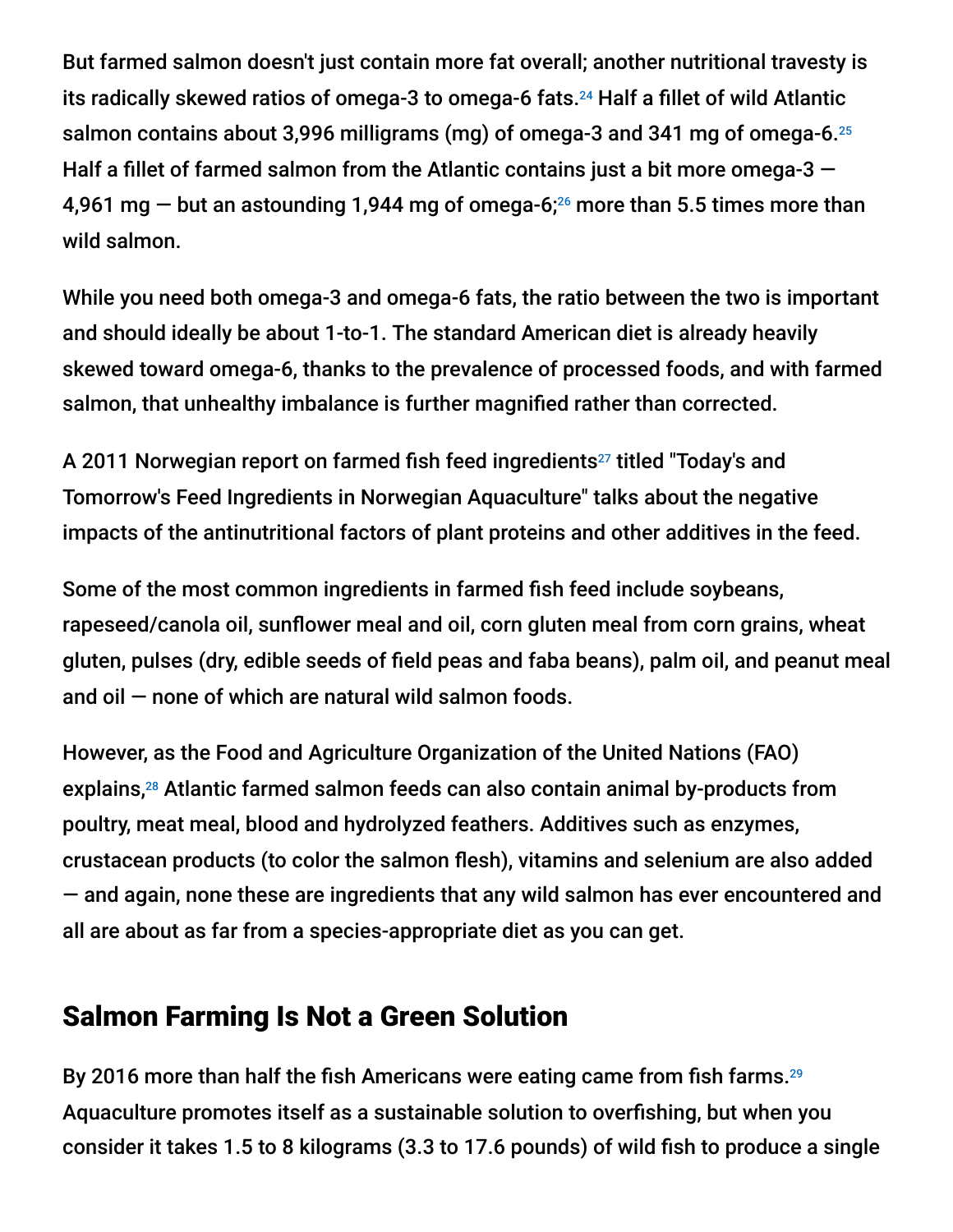kilogram (2.2 pounds) of farmed salmon, you start to realize there are significant holes in that claim. In reality, the aquaculture industry is actually contributing heavily to the depletion of wild fish stocks rather than saving it. 30

A salmon farm can hold upward of 2 million salmon in a relatively small amount of space. As with land-based factory farms where animals are kept in crowded conditions, fish farms are plagued with diseases that spread rapidly among the stressed fish. Sea lice, pancreas disease and infectious salmon anemia virus have spread all across Norway, yet consumers have not been informed of these fish pandemics, and sale of diseased fish continues unabated.

To stave off disease-causing pests, a number of dangerous pesticides are used, including one known to have neurotoxic effects. Workers who apply this pesticide must wear full protective clothing, yet these chemicals are dumped right into open water, where it spreads with local currents.

The pesticides used have been shown to affect fish DNA, causing genetic effects. Estimates suggest about half of all farmed cod, for example, are deformed due to genetic mutations. What's worse, female cod that escape from farms are known to mate with wild cod, spreading the genetic mutations and deformities into the wild population.

#### Genetically Engineered Salmon Is Now a Commodity

It's become quite clear that fish farms are not a viable solution to overfishing. If anything, they're making matters worse, destroying the marine ecosystem at a far more rapid clip. Consumers also need to be aware that some farmed salmon may also be genetically engineered (GE).

AquaBounty salmon, engineered to grow twice as fast as typical farm-raised salmon, received U.S. Food and Drug Administration approval in November 2015; it hit grocery store shelves and restaurants in 2021.<sup>31</sup> Originally, it had been scheduled for marketing in 2020, but was delayed due to the COVID pandemic.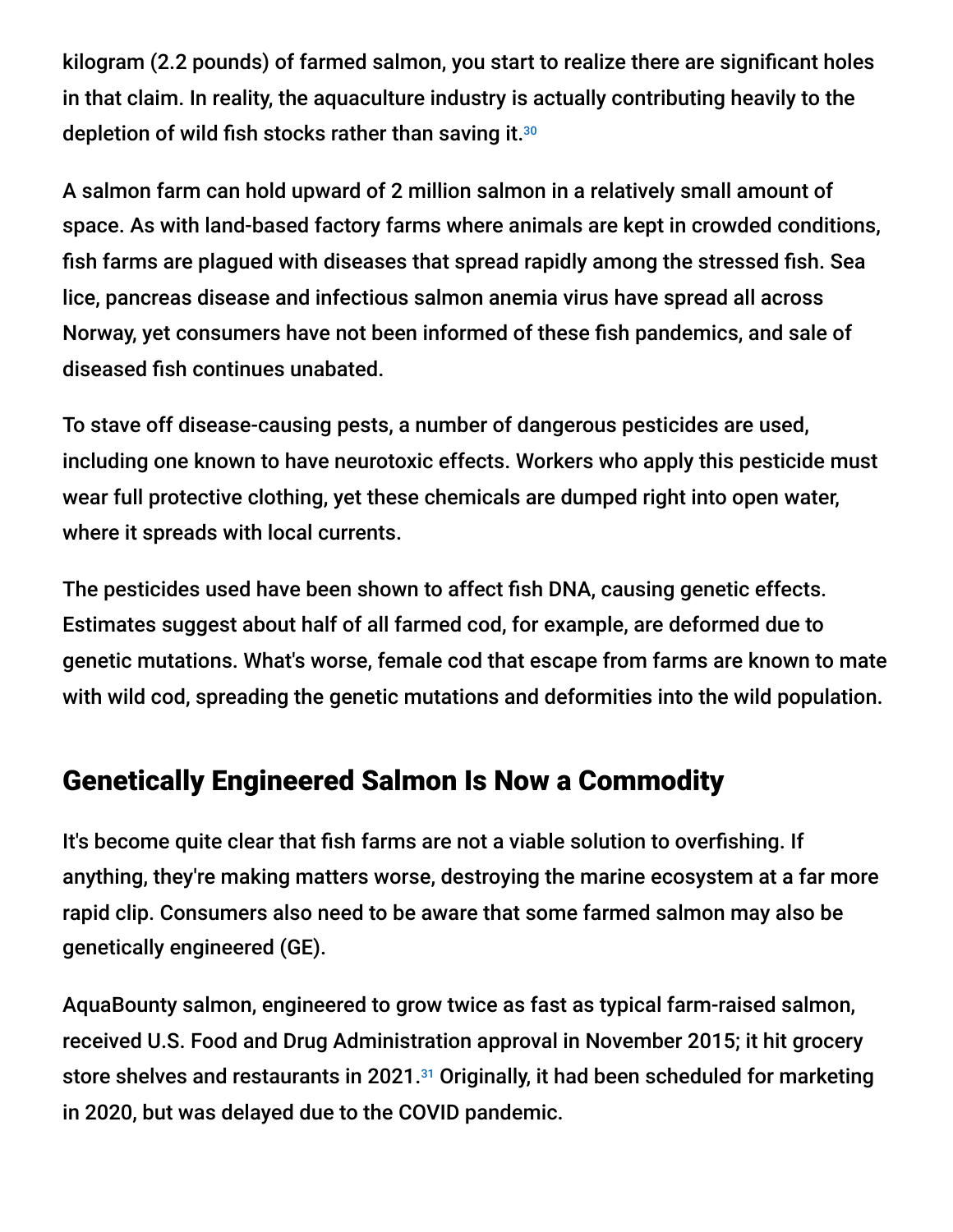Crazy enough, the FDA is not regulating Aquabounty's salmon as food. It chose to review it as a drug. All GE animals, it turns out, starting with this GE salmon, will be regulated under the new animal drug provisions of the Federal Food, Drug and Cosmetic Act, "because the recombinant DNA (rDNA) construct introduced into the animal meets the definition of a drug."

Interestingly, when AquaBounty announced that the GE fish was coming to market, they told The Associated Press that it would be going to "restaurants and away-from-dining services where labeling as genetically engineered is not required."<sup>32</sup> Yet the reason the FDA gave for not requiring the fish to carry some form of GE label is that it's nutritionally equivalent to conventional farm-raised Atlantic salmon.

The unnatural growth rate was achieved by inserting the DNA from two other fish, a growth-promoting gene from a Chinook salmon and a "promoter" gene from the eel-like ocean pout. This genetic tweaking results in fish with a chronic, continuous release of growth hormone. While a typical salmon might take up to 36 months to reach market size (and grow only in spurts during warm weather), AquaAdvantage GM salmon are ready for market in just 16 to 18 months.

The fish are being grown on land and have several other supposed safeguards in place to prevent both escape and breeding with wild populations but, in nature, nothing is foolproof. This became readily evident in 2017, when thousands of land-based Atlantic salmon escaped when the pens were broken asunder by a passing storm, creating what regulators called an "environmental nightmare."<sup>33</sup>

## Are There Any Healthy Seafood Options Left?

So, what's the answer? Unfortunately, the vast majority of fish  $-$  even when wild caught — is frequently too contaminated to eat on a frequent basis. Most major waterways in the world are contaminated with mercury, heavy metals, POPs and agricultural chemicals.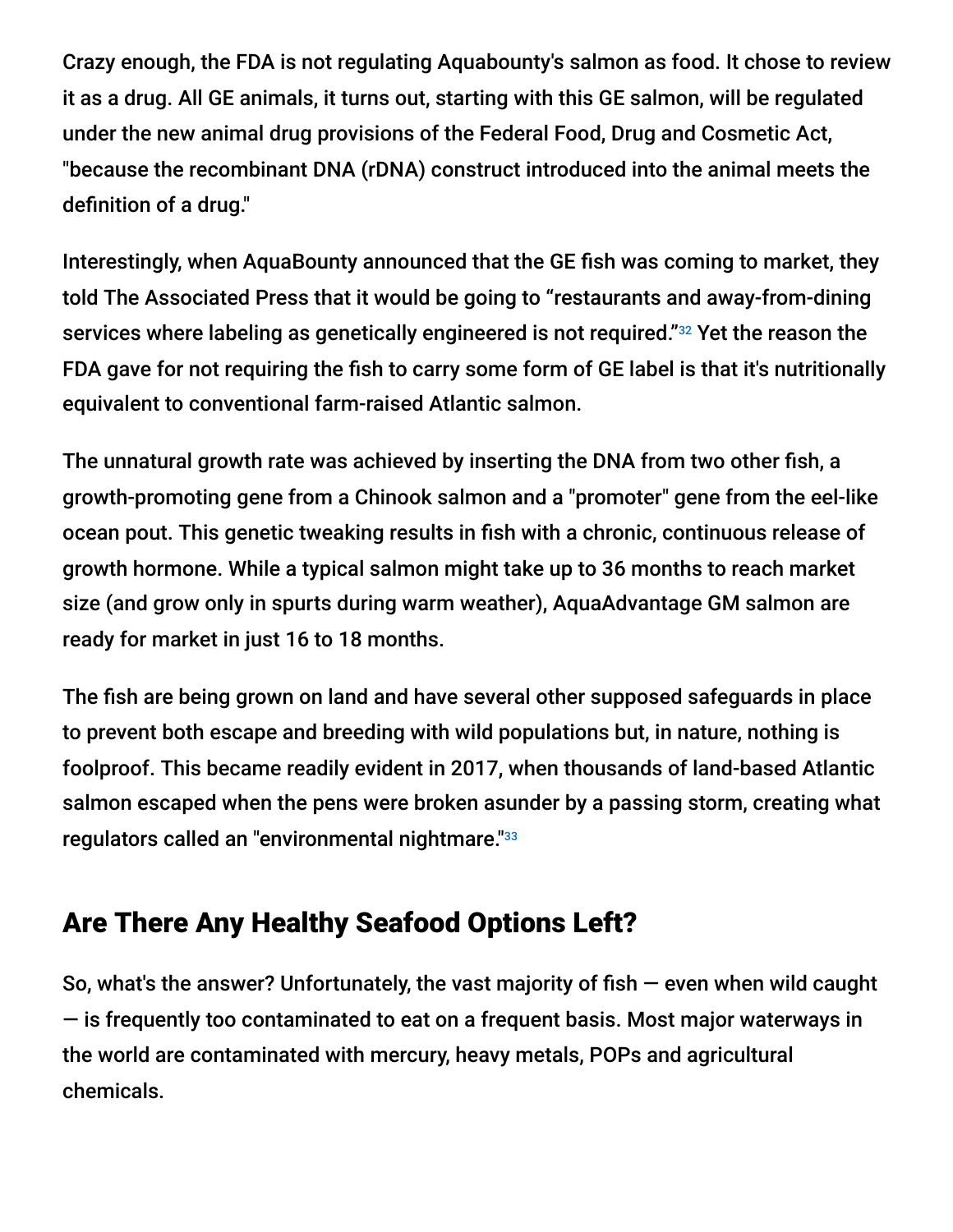This is why, as a general rule, I no longer recommend eating fish on a regular basis. There are exceptions, however. One is authentic wild-caught Alaskan salmon, the nutritional benefits of which I believe still outweigh any potential contamination. The risk of wild Alaskan salmon accumulating high amounts of mercury and other toxins is reduced because of its short life cycle, which is only about three years.

Alaskan salmon (not to be confused with Atlantic salmon) is not allowed to be farmed, and is therefore always wild-caught. Canned salmon labeled "Alaskan salmon" is a less expensive alternative to salmon fillets. Remember that wild salmon is quite lean, so the fat marks  $-$  those white stripes you see in the meat  $-$  are on the thin side.

If a fish is pale pink with wide fat marks, the salmon is likely farmed. Avoid Atlantic salmon, as salmon bearing this label are almost always farmed.

Another exception is smaller fish with short lifecycles, which also tend to be better alternatives in terms of fat content, such as sardines and anchovies. With their low contamination risk and higher nutritional value, they are a win-win alternative. Other good choices include herring and fish roe (caviar), which is full of important phospholipids that nourish your mitochondrial membranes.

#### **Sources and References**

- <sup>1</sup> [Fillet O Fish Documentary, YouTube, October 9, 2014](https://www.youtube.com/watch?v=MgrFXN4d1Jc)
- <sup>2</sup> [Gateway to South America March 3, 2019](https://www.gatewaytosouthamerica-newsblog.com/why-farmed-salmon-is-one-of-the-most-toxic-junk-food-we-can-put-in-our-body/)
- <sup>3</sup> [Science 2004 Jan 9;303\(5655\):226-9](https://www.ncbi.nlm.nih.gov/pubmed/14716013/)
- <sup>4</sup> [Centers for Disease Control and Prevention, Polychlorinated Biphenyls Toxicity](https://www.atsdr.cdc.gov/csem/csem.asp?csem=30&po=10)
- <sup>5</sup> [Clearwater News and Bulletins, Health Effects of PCBs](http://www.clearwater.org/news/pcbhealth.html)
- <sup>6</sup> [Environmental Health Perspectives 2005 May;113\(5\):552-6](https://www.ncbi.nlm.nih.gov/pubmed/15866762)
- <sup>7</sup> [Inspirement Is Farmed Salmon the Most Toxic Food in the World? April 19, 2019](https://www.nspirement.com/2019/04/19/is-farmed-salmon-really-the-most-toxic-food-in-the-world.html)
- <sup>8</sup> [PLOS ONE 2011; 6\(9\): e25170](https://www.ncbi.nlm.nih.gov/pmc/articles/PMC3179488/)
- <sup>9</sup> [Science News July 10, 2018](https://www.sciencedaily.com/releases/2018/07/180710122804.htm)
- $\bullet$ [Environmental Science & Technology 2018; 52\(12\): 6965–6973](https://pubs.acs.org/doi/10.1021/acs.est.8b00146) 10
- 11, 12, 17 [The Star July 12, 2018](https://www.the-star.co.ke/news/2018/07/12/your-fish-may-contain-banned-toxic-chemicals-study_c1785804)  $\bullet$
- <sup>13</sup> [Environmental Health Perspectives 2013 Feb;121\(2\):257-62](https://www.ncbi.nlm.nih.gov/pubmed/23154064)  $\bullet$
- <sup>14</sup> [Environmental Health Perspectives August 2014; 122\(8\); DOI:10.1289/ehp.1307562](http://ehp.niehs.nih.gov/1307562/)  $\bullet$
- <sup>15</sup> [Environmental Health Perspectives 2010 May;118\(5\):699-704](https://www.ncbi.nlm.nih.gov/pubmed/20103495)
- <sup>16</sup> [Environmental Health Perspectives September 2014; 122\(9\): DOI:10.1289/ehp.1307455](http://ehp.niehs.nih.gov/1307455/)